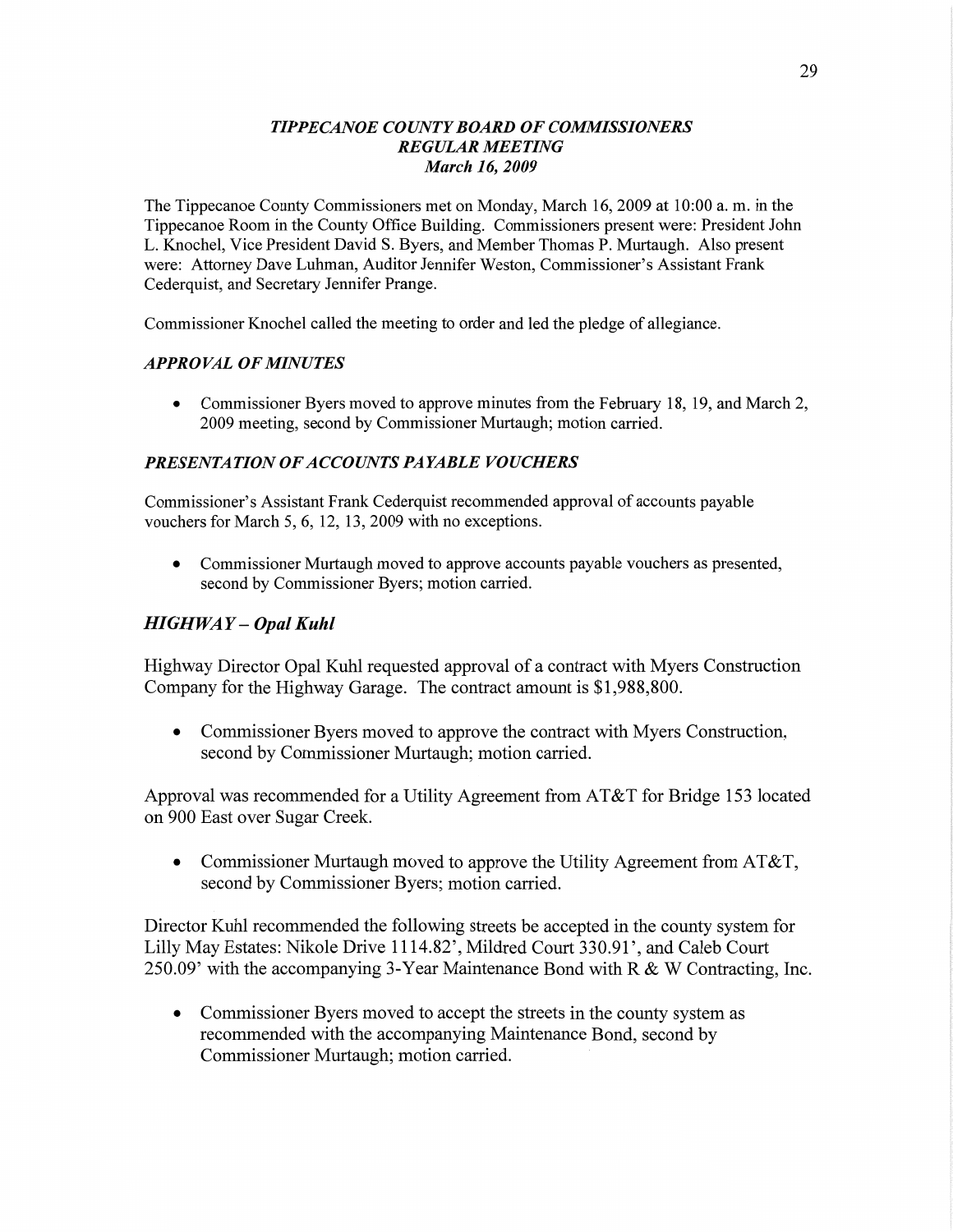Warranty Deeds and Temporary Easement were recommended for approval for the South River Road Project to include the following:

Parcel 42 & 42A **-** Jerry & Constance C. Brown

**0** Commissioner Murtaugh moved to approve the warranty deed and temporary easement grant for Parcel 42 & 42A, second by Commissioner Byers; motion carried.

Parcel 59 & 59A *—* Ronald & Karen Morehouse

**0** Commissioner Murtaugh moved to approve the warranty deed and temporary easement grant for Parcel 59 & 59A, second by Commissioner Byers; motion carried.

Parcel 64 & 64A — James Barany

**0** Commissioner Murtaugh moved to approve the warranty deed and temporary easement grant for Parcel 59  $&$  59A, second by Commissioner Byers; motion carried.

Director Kuhl recommended approval of a Memorandum of Understanding for US 231 from South River Road to US 52. The county Will contribute \$8 million to the project; the funds **have** been held in the Cumulative Bridge Fund **since** the project began.

**0** Commissioner Murtaugh moved to approve the Memorandum of Understanding as presented, second by Commissioner Byers; motion carried.

### *SUPERIOR COURT 3* **—** *Judge Loretta Rush*

Judge Loretta Rush spoke regarding additional Juvenile Intake Probation **Officers.** She reported \$137,000 remains in the budget from DOC funds not expended for the last quarter of 2008 in addition to the operating budget set aside for the Juvenile Center. Judge Rush is proposing four additional Intake/Assessment Officers be added to the Juvenile Probation staff to allow for immediate assessments of youth. Scott Angstadt, Deputy Chief Probation Officer, reported the starting salary for a Probation Officer is \$29,268. The total cost for the county per officer will be \$46,078.08 with benefits. He is recommending the positions be added to assist the current staff With implementing appropriate services at the time of arrest. Immediate assessments will ensure proper placement or services based on the offense. Currently, youth are unaware of the immediate consequences of their actions without these assessments. Mr. Angstadt suggested with additional officers Probation will have the opportunity to schedule assessments around a parent's or child's schedule to promote a family involvement in the assessment.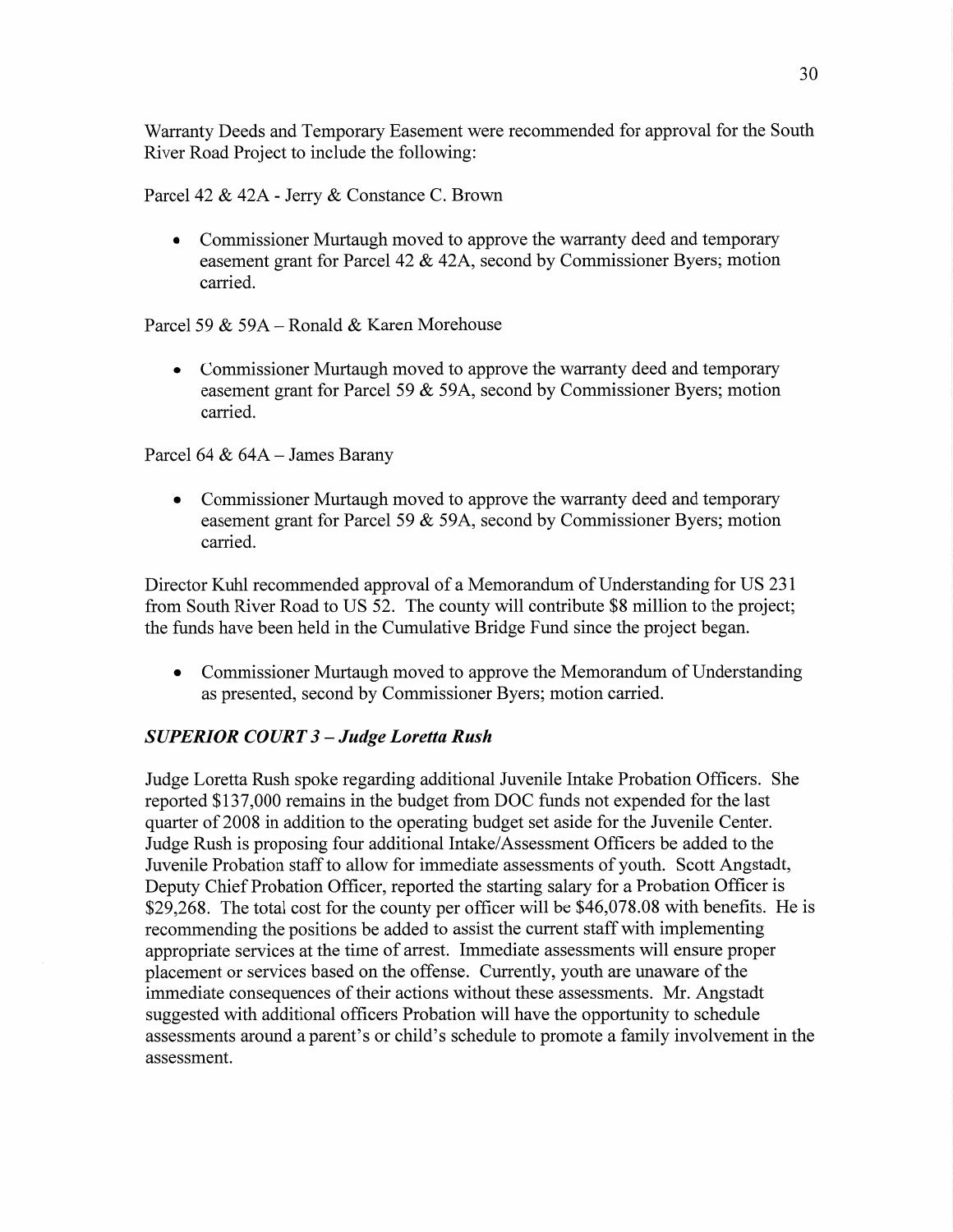Judge **Rush** added the funding for the positions was budgeted last year and earmarked for **this** operating **expense.** These positions are part of the pre-existing long-term plan for the Juvenile or Intake Center.

**0** Commissioner Murtaugh **moved** to approve four new Probation **Officer** positions as requested, second by Commissioner Byers; motion **carried.** 

### WIC -— *Coleen Batt*

WIC Director Coleen Batt requested approval of two Full-Time Nutritionist positions. Currently, **there** are two part-time positions and only one part-time position will be filled if the two full-time positions are approved. She reported her budget does allow for fimding of the positions.

**0** Commissioner Byers moved to approve two Full-Time Nutritionist positions as presented, second by Commissioner Murtaugh; motion carried.

# *PUBLIC DEFENDER* — Amy *H utchison*

Public Defender Amy **Hutchjson** requested approval of **a** contract with West Law. The previous contract was limited in the amount of usage; the new contract will allow for additional licenses to be used by full-time and part-time public defenders.

**0** Commissioner Murtaugh moved to approve the contract with West Law is presented, second by Commissioner Byers; motion carried.

### *RECORDER* **—** *Oneta T olle*

Recorder Oneta Tolle recommended approval of two contracts with US Imaging to add additional records currently on film to the new system in a digital format.

**0** Commissioner Byers moved to approve the contracts with US Imaging as presented, second by Commissioner Murtaugh; **motion** carried.

### *VILLA — DeAnna Sieber*

Commissioner's Assistant Frank Cederquist reported the **Villa** is requesting approval of a contract with RBA. RBA will assist the Villa in reviewing information related to the ARC program.

- **0** Commissioner Murtaugh moved to approve the contract with RBA, second by Commissioner Byers; **motion** carried.
- **0** Commissioner Byers moved to approve the **application** of Jan Ashby to the Tippecanoe Villa, second by Commissioner **Murtaugh;** motion carried.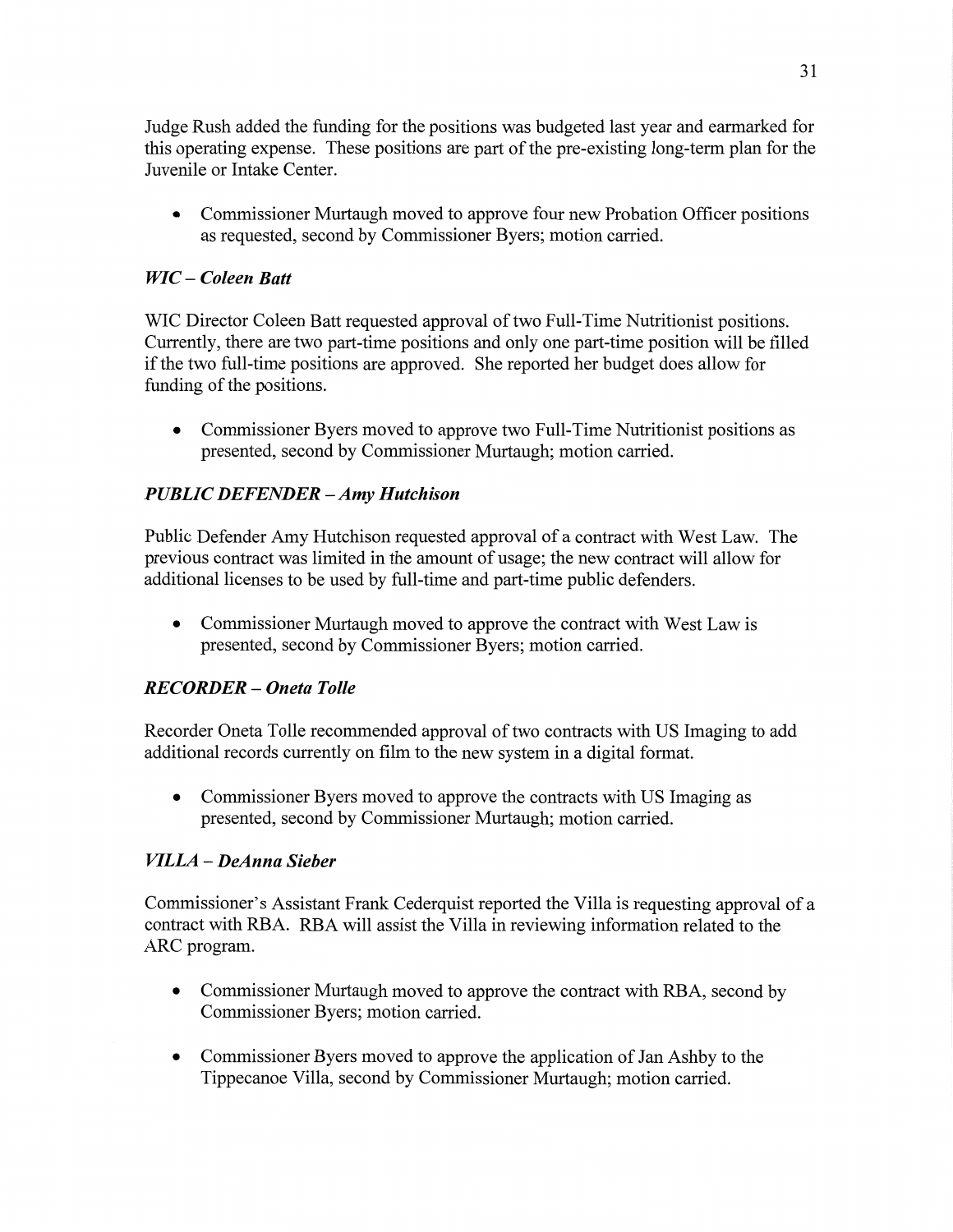#### *GRANTS* **—** *Laurie Wilson*

Grant Coordinator Laurie Wilson recommended approval to accept fimds from the Department of Homeland Security for a portion of TEMA employee salaries and benefits.

**0** Commissioner Byers moved to accept the **funds** from **Homeland** Security for TEMA, second by Commissioner Murtaugh; motion carried.

An amendment to the contract with the Indiana Tobacco Prevention and Cessation with Purdue University was recommended for approval. Ms. Wilson reported the **amount** of the grant has been increased.

**0** Commissioner Byers **moved** to approve the amendment for additional funding from Purdue University, second by Commissioner Murtaugh; **motion** carried.

Ms. Wilson requested approval of a Memorandum of Understanding for the Drug-Free Coalition. The county will serve as the fiscal agent for the Drug-Free Coalition and a memorandum of understanding must accompany an application from the federal government for grant funds.

**0** Commissioner Murtaugh moved to approve the Memorandum of Understanding with the Drug-Free Coalition, second by Commissioner Byers; motion carried.

### **APPOINTMENT OF MITS DIRECTOR**

Commissioner Knochel stated the commissioners **have** interviewed and selected Dave Sturgeon as the new MITS Director.

**0** Commissioner Byers moved to appoint Dave Sturgeon as the new MITS Director, second by Commissioner Murtaugh; motion carried.

### *ORDINANCE 2009-03-0"; AMENDAIENT T 0* THE MI *T S ADWSORY BOARD*

Attorney Luhman reported Ordinance 2009-03 -CM adds the County Assessor to the MITS Advisory Board and also amends the requirement for the additional representative to be a representative from outside the County Office Building. The **amendment** states the MITS Director will have the choice of appointing an employee from any county office.

• Commissioner Murtaugh moved to approve Ordinance 2009-03-CM, second by Commissioner Byers; **motion** carried.

**Auditor** Weston recorded the vote: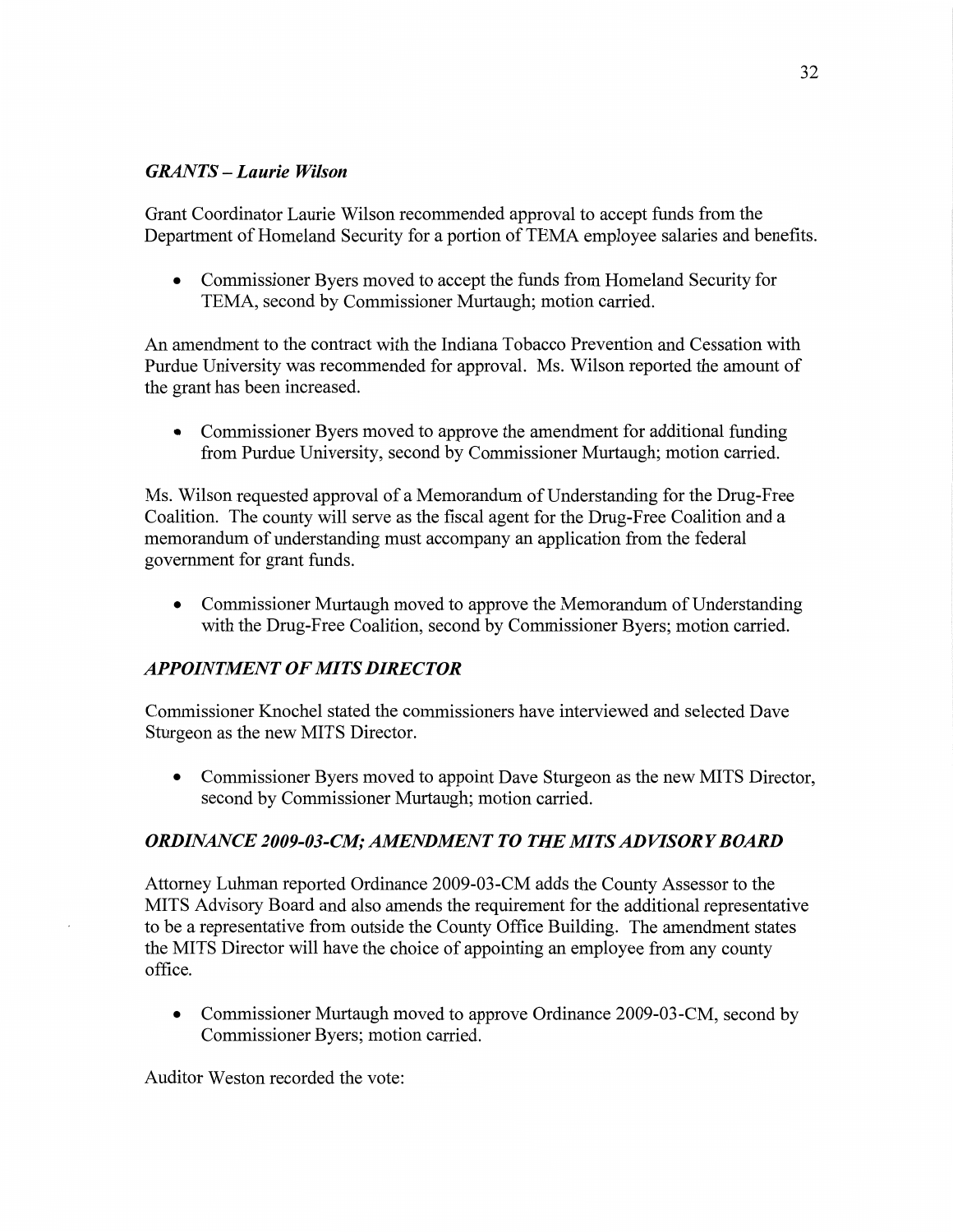| <b>Byers</b> | Yes |
|--------------|-----|
| Knochel      | Yes |
| Murtaugh     | Yes |

Ordinance 2009-03 -CM passes 3-0 on first reading.

- **0** Commissioner Byers moved to suspend the rules and hear Ordinance 2009-03- CM on second reading, second by Commissioner Murtaugh; motion carried.
- Commissioner Murtaugh moved to approve Ordinance 2009-03-CM on second reading, second by Commissioner Byers; motion carried.

Auditor Weston recorded the vote:

| <b>Byers</b> | Yes |
|--------------|-----|
| Knochel      | Yes |
| Murtaugh     | Yes |

Ordinance 2009-03-CM passes 3-0 on second and final reading.

### *RESOLUTION 2009-11-CM; DONA* TE *AMBULANCE* T0 *WEST POINT FIRE*

Commissioner Knochel confirmed the county will donate an ambulance to the West Point Fire Department.

• Commissioner Byers moved to approve Resolution 2009-11-CM, second by Commissioner **Murtaugh;** motion carried.

# *RESOL U T* ION *2009-12-C1M; APPOINTMENT T 0 ROIMNE Y REGIONAL SEWER DISTRICT BOARD*

Commissioner Byers reported the appointees to the Romney Regional Sewer District have not been confirmed. Attorney Luhman suggested the commissioners approve the resolution without the appointments allowing the board to meet with the previously appointed members.

**0** Commissioner Murtaugh **moved** to approve Resolution 2009-12-CM with the deletion of two new appointees, second by Commissioner Byers; motion carried.

# *APPOINTMENT TO THE COMMON WAGE BOARD*

**0** Commissioner Byers moved to appoint Dave Lahr to the Purdue University **Common** Wage Board for various projects, **second** by Commissioner Murtaugh; **motion** carried.